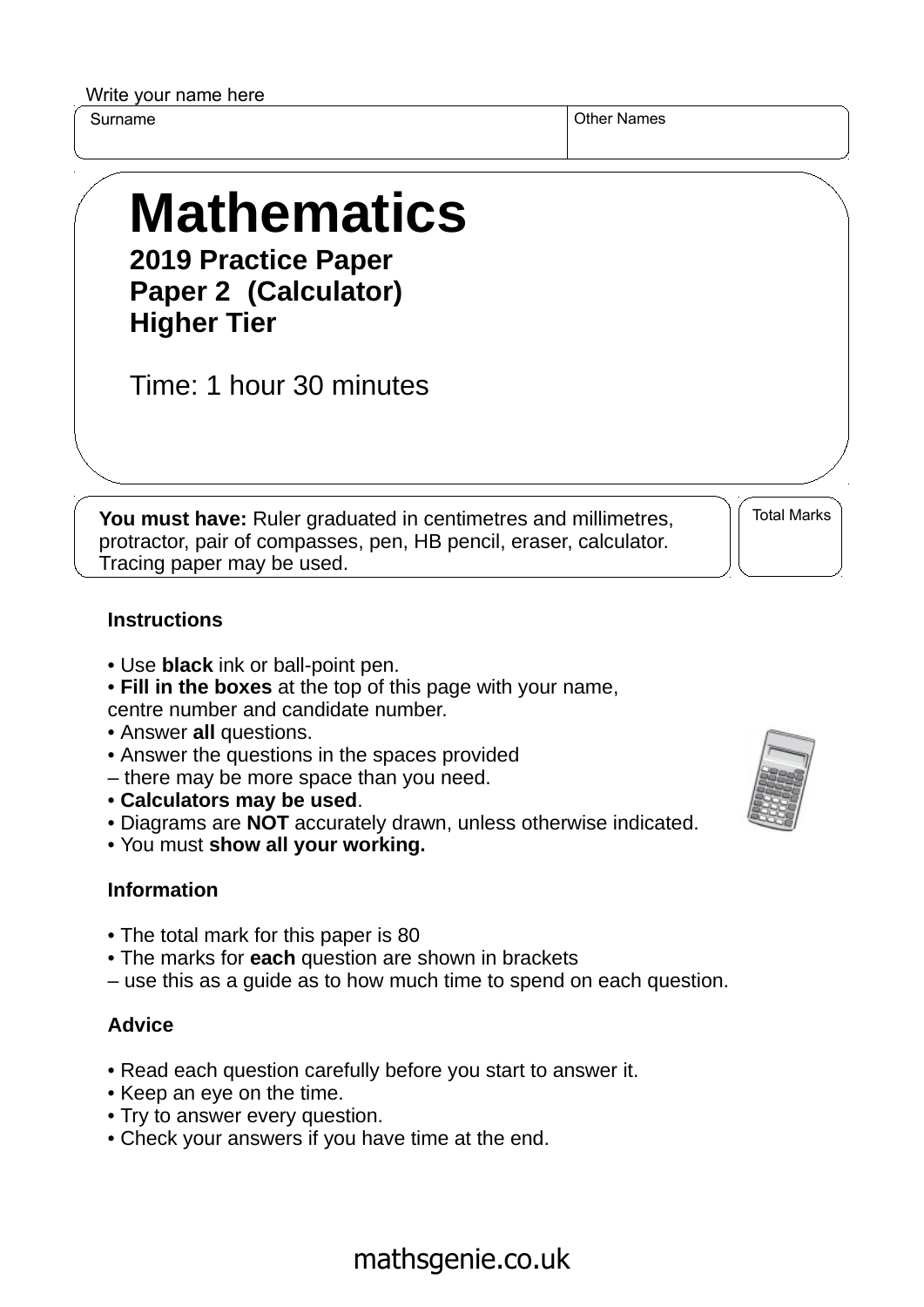1 (a) Given 
$$
\frac{x^6}{x^3} = x^5
$$
  
\nFind the value of *a*.  
\n(b) Simplify  $\frac{5b^3 \times 2b^5}{3b^4}$   
\n(c) Simplify  $(2m^2)^4$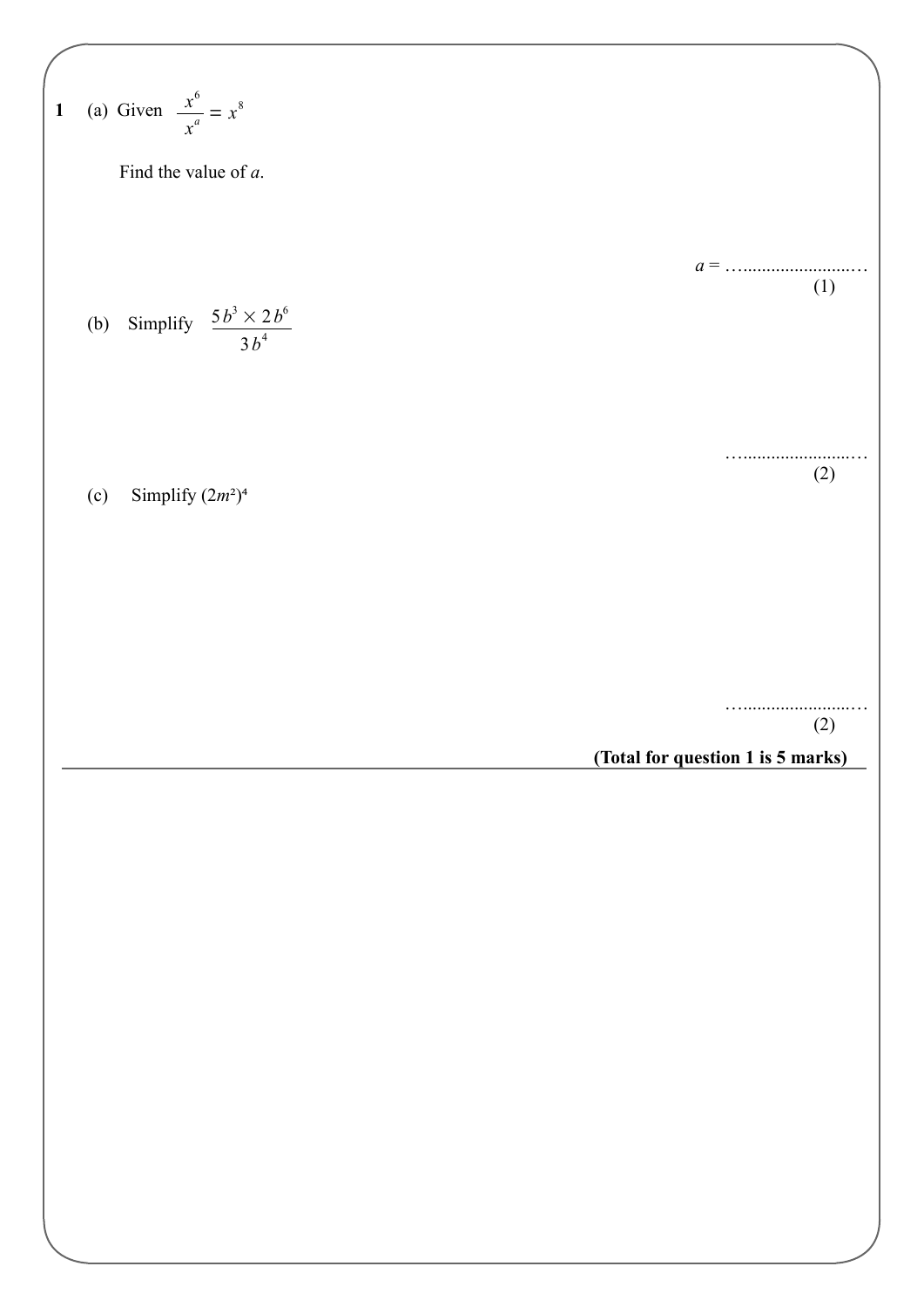|              | (a) Write 9870000 in standard form.                                                                 |                                          |
|--------------|-----------------------------------------------------------------------------------------------------|------------------------------------------|
|              |                                                                                                     |                                          |
|              |                                                                                                     |                                          |
|              |                                                                                                     |                                          |
|              |                                                                                                     |                                          |
|              | (b) Work out the value of $(9.2 \times 10^6) \div (3.4 \times 10^8)$                                | (1)                                      |
|              | Give your answer in standard form to 3 significant figures.                                         |                                          |
|              |                                                                                                     |                                          |
|              |                                                                                                     |                                          |
|              |                                                                                                     |                                          |
|              |                                                                                                     |                                          |
|              |                                                                                                     |                                          |
|              |                                                                                                     | (2)<br>(Total for question 2 is 3 marks) |
|              |                                                                                                     |                                          |
| $\mathbf{3}$ | Charlie invests £5600 for 4 years in a savings account.<br>She gets 2% per annum compound interest. |                                          |
|              |                                                                                                     |                                          |
|              | How much money does Charlie have at the end of 4 years.                                             |                                          |
|              |                                                                                                     |                                          |
|              |                                                                                                     |                                          |
|              |                                                                                                     |                                          |
|              |                                                                                                     |                                          |
|              |                                                                                                     |                                          |
|              |                                                                                                     |                                          |
|              |                                                                                                     |                                          |
|              |                                                                                                     |                                          |
|              |                                                                                                     |                                          |
|              |                                                                                                     |                                          |
|              |                                                                                                     |                                          |
|              |                                                                                                     |                                          |
|              |                                                                                                     |                                          |
|              |                                                                                                     |                                          |
|              |                                                                                                     | (Total for question 3 is 2 marks)        |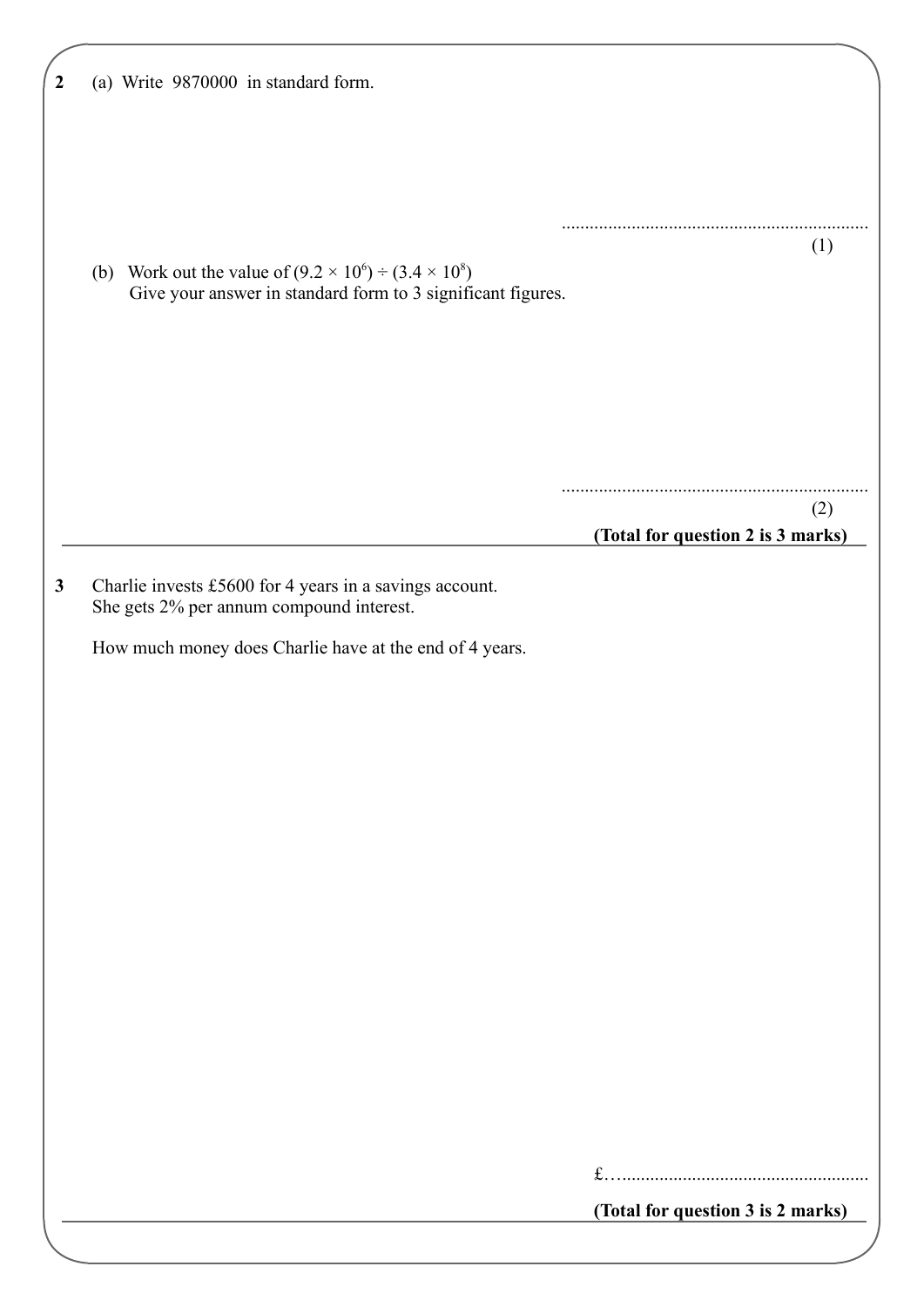| $\overline{\mathbf{4}}$ | A football team sell home shirts and away shirts.<br>The ratio of home shirts to away shirts sold is 5:1                                                                                 |
|-------------------------|------------------------------------------------------------------------------------------------------------------------------------------------------------------------------------------|
|                         | The home shirts can either be adult's shirts of children's shirts.<br>The ratio of adults shirts sold to children's shirts sold is 3:2                                                   |
|                         | What proportion of shirts sold are children's home shirts?                                                                                                                               |
|                         |                                                                                                                                                                                          |
|                         |                                                                                                                                                                                          |
|                         |                                                                                                                                                                                          |
|                         |                                                                                                                                                                                          |
|                         |                                                                                                                                                                                          |
|                         | (Total for question 4 is 2 marks)                                                                                                                                                        |
|                         |                                                                                                                                                                                          |
| $\overline{\mathbf{5}}$ | The average house price in London in 2017 was £474902<br>The average house price in London in 2018 was £469538<br>Calculate the percentage change in house prices between 2017 and 2018. |
|                         |                                                                                                                                                                                          |
|                         |                                                                                                                                                                                          |
|                         |                                                                                                                                                                                          |
|                         |                                                                                                                                                                                          |
|                         |                                                                                                                                                                                          |
|                         |                                                                                                                                                                                          |
|                         |                                                                                                                                                                                          |
|                         |                                                                                                                                                                                          |
|                         |                                                                                                                                                                                          |
|                         |                                                                                                                                                                                          |
|                         |                                                                                                                                                                                          |

**(Total for question 5 is 2 marks)**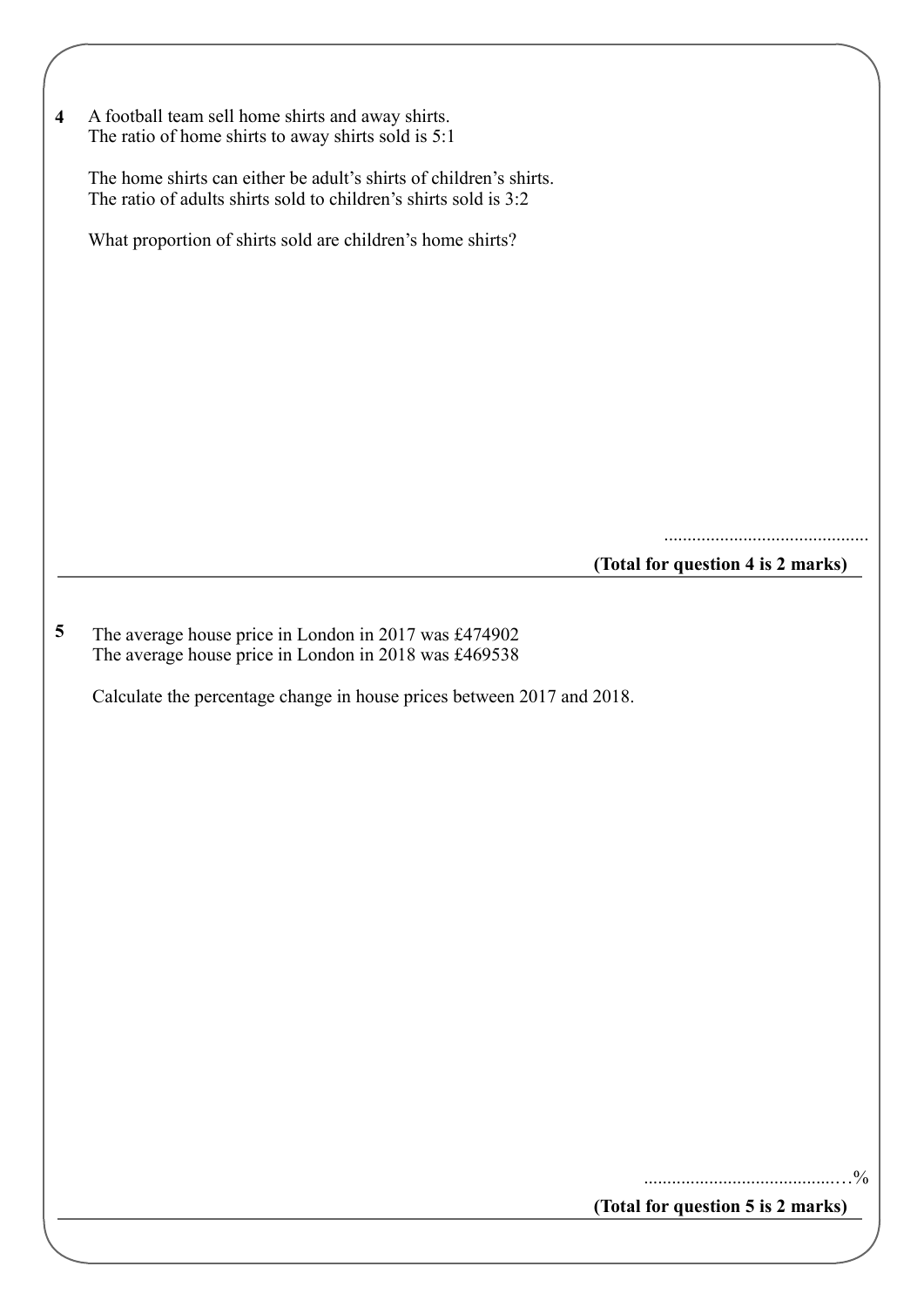| 6              | In London potatoes cost £0.45 per lb.                                                                           |
|----------------|-----------------------------------------------------------------------------------------------------------------|
|                | In Dublin potatoes cost €1.48 per kilogram.                                                                     |
|                | $1 \text{ kg} = 2.2 \text{ lbs}$<br>£1 = $\epsilon$ 1.15                                                        |
|                | In which city are potatoes better value for money, London or Dublin?<br>You must show your working.             |
|                |                                                                                                                 |
|                |                                                                                                                 |
|                |                                                                                                                 |
|                |                                                                                                                 |
|                |                                                                                                                 |
|                |                                                                                                                 |
|                |                                                                                                                 |
|                | (Total for question 6 is 3 marks)                                                                               |
| $\overline{7}$ | Andy and Bruce share some sweets in the ratio 9:4.<br>Andy gets A sweets<br>Bruce gets $B$ sweets               |
|                | Carla and David share the same amount of sweets as Andy and Bruce.<br>They share their sweets in the ratio 5:2. |
|                | Carla gets C sweets<br>David gets $D$ sweets                                                                    |
|                | Find A:B:C:D                                                                                                    |
|                |                                                                                                                 |
|                |                                                                                                                 |
|                |                                                                                                                 |
|                |                                                                                                                 |
|                |                                                                                                                 |
|                |                                                                                                                 |
|                | (Total for question 7 is 3 marks)                                                                               |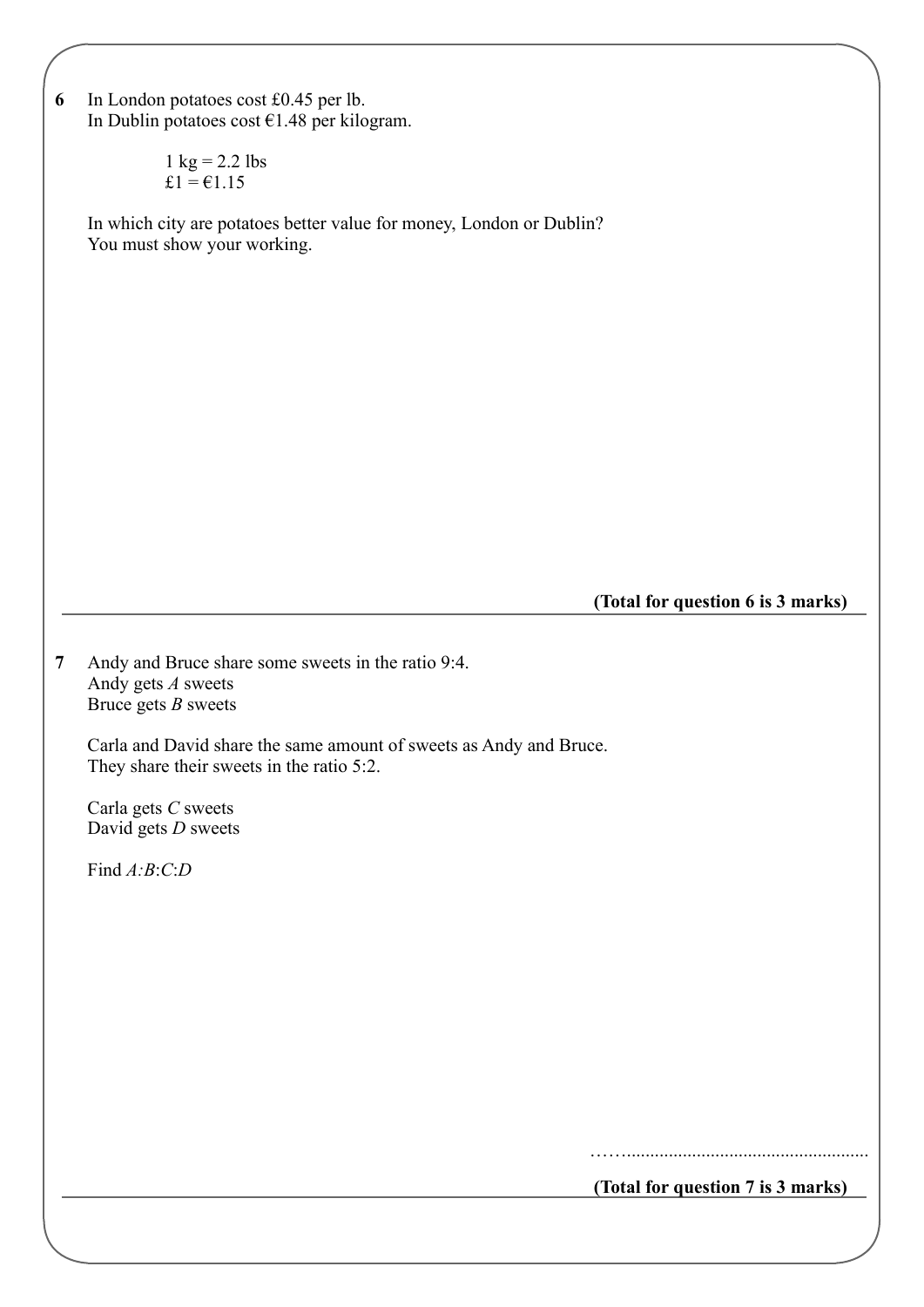

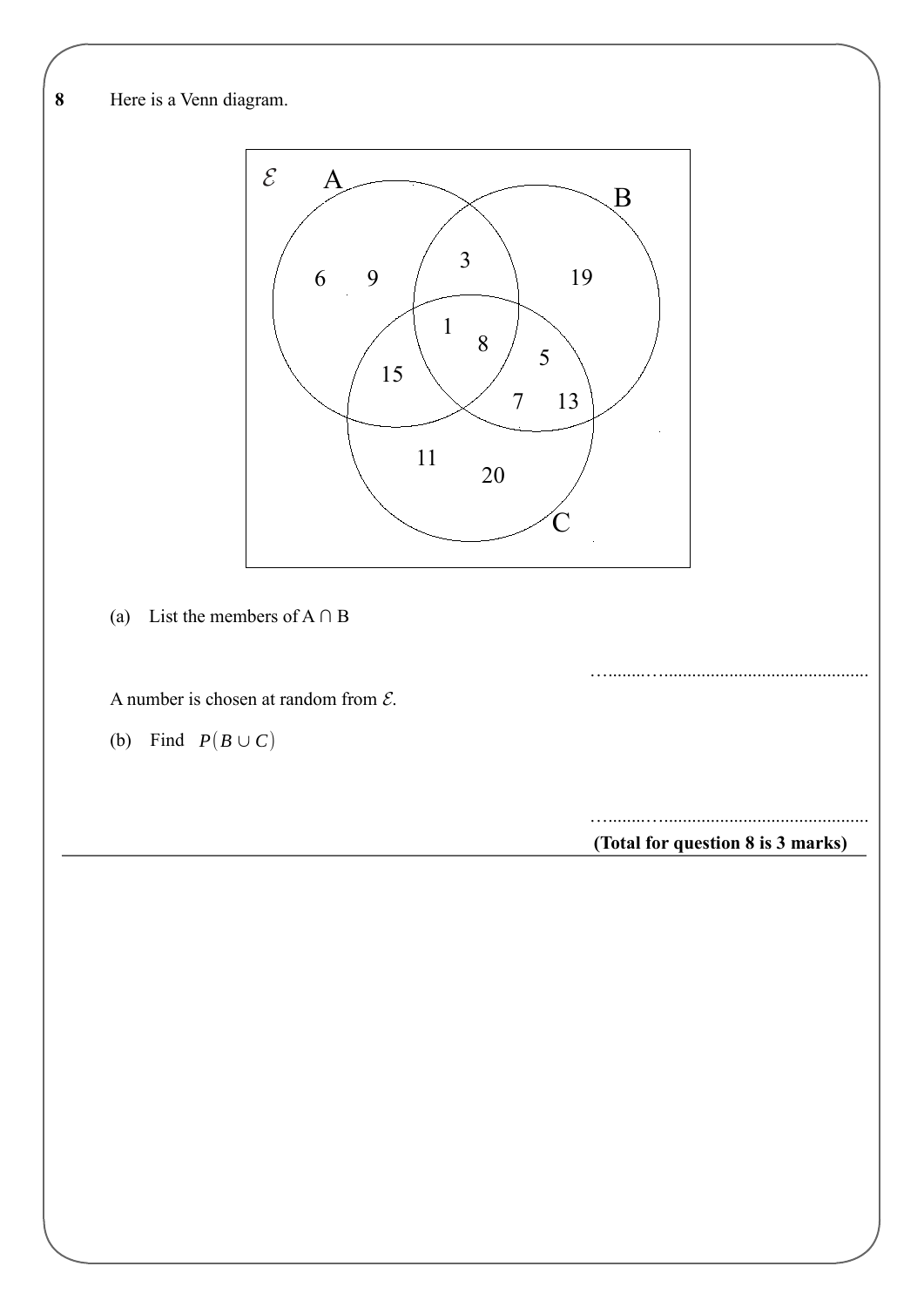| <b>9</b> Adam is measuring the heights in cm of his tomato plants. |  |
|--------------------------------------------------------------------|--|
|--------------------------------------------------------------------|--|

| Height (cm)       | Frequency |
|-------------------|-----------|
| $140 < h \le 150$ |           |
| $150 < h \le 160$ | 10        |
| $160 < h \le 170$ | 15        |
| $170 < h \le 180$ | 19        |
| $180 < h \le 200$ | 9         |

Estimate the mean height.

............................................cm

**(Total for question 9 is 3 marks)**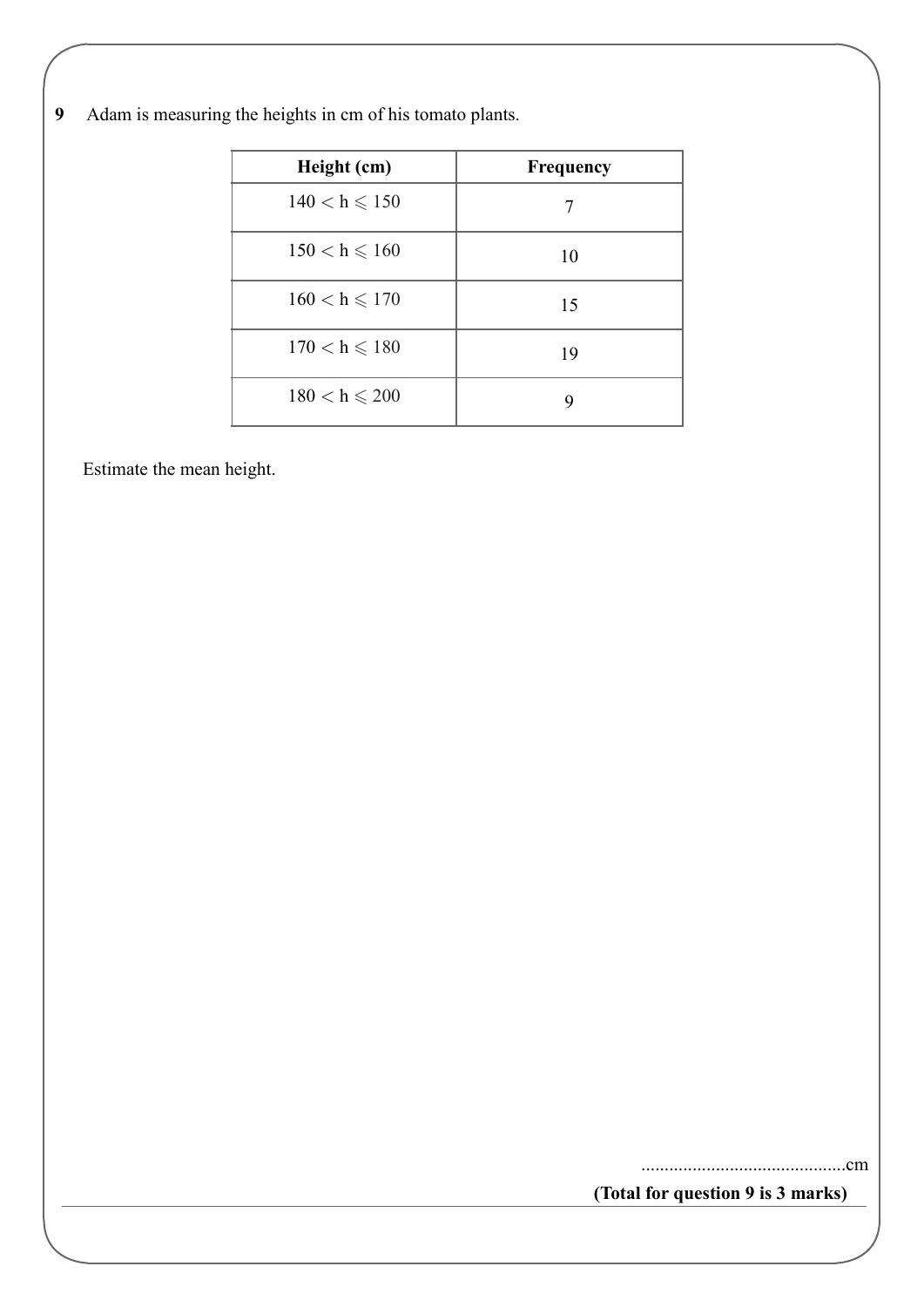|    | 10 100ml of liquid A and 200ml of liquid B are mixed together to make liquid C.<br>Liquid A has a density of $0.8g/ml$ .<br>Liquid B has a density of 1.1 $g/ml$ . |  |
|----|--------------------------------------------------------------------------------------------------------------------------------------------------------------------|--|
|    | Work the density of liquid C.                                                                                                                                      |  |
|    |                                                                                                                                                                    |  |
|    |                                                                                                                                                                    |  |
|    |                                                                                                                                                                    |  |
|    |                                                                                                                                                                    |  |
|    |                                                                                                                                                                    |  |
|    |                                                                                                                                                                    |  |
|    |                                                                                                                                                                    |  |
|    | (Total for question 10 is 4 marks)                                                                                                                                 |  |
| 11 | Change 45000cm <sup>3</sup> into m <sup>3</sup> .                                                                                                                  |  |
|    |                                                                                                                                                                    |  |
|    |                                                                                                                                                                    |  |
|    |                                                                                                                                                                    |  |
|    |                                                                                                                                                                    |  |
|    |                                                                                                                                                                    |  |
|    |                                                                                                                                                                    |  |
|    | (Total for question 11 is 2 marks)                                                                                                                                 |  |
|    |                                                                                                                                                                    |  |
|    |                                                                                                                                                                    |  |
|    |                                                                                                                                                                    |  |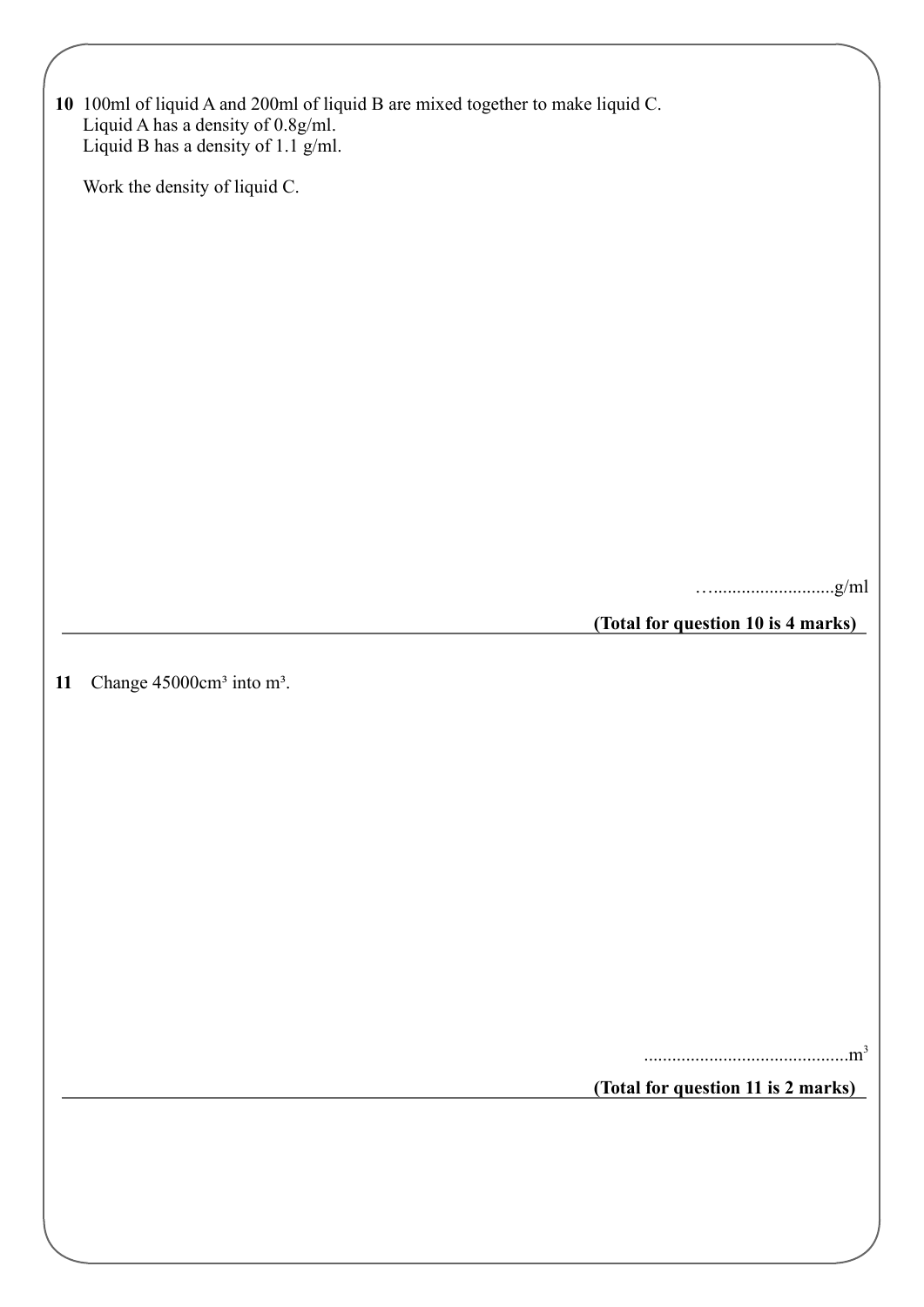

Shape A is a regular triangle. Shape B is a regular octagon.

Another regular polygon, P, is shown on the diagram.

How many sides does polygon P have?

You must show your working.

…..........................

**(Total for question 12 is 4 marks)**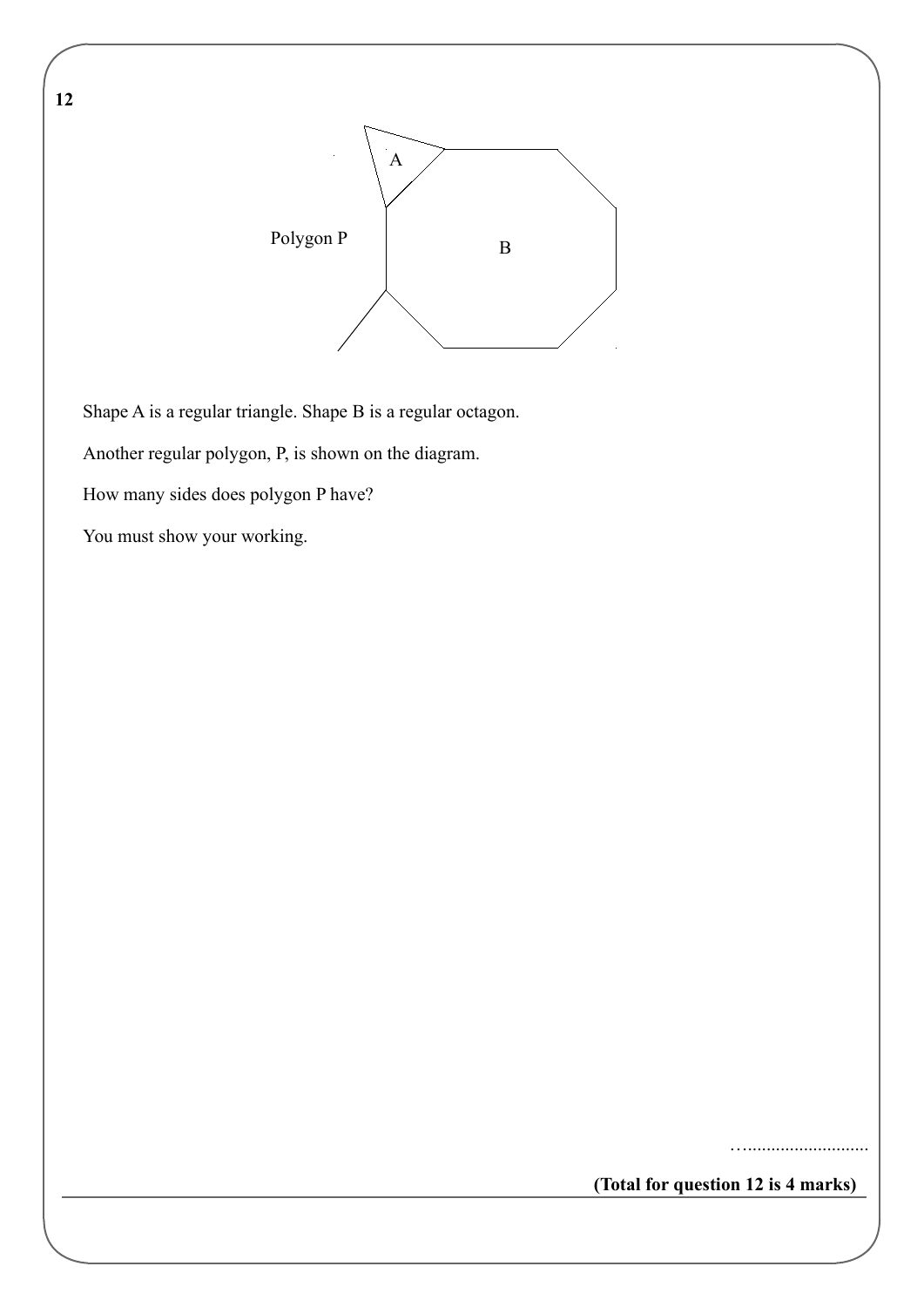**13** On the grid shade the region that satisfies all these inequalities

$$
y \ge x - 1 \qquad \qquad x \le 6 - 2y \qquad \qquad x \ge -3
$$

Label the region **R**.

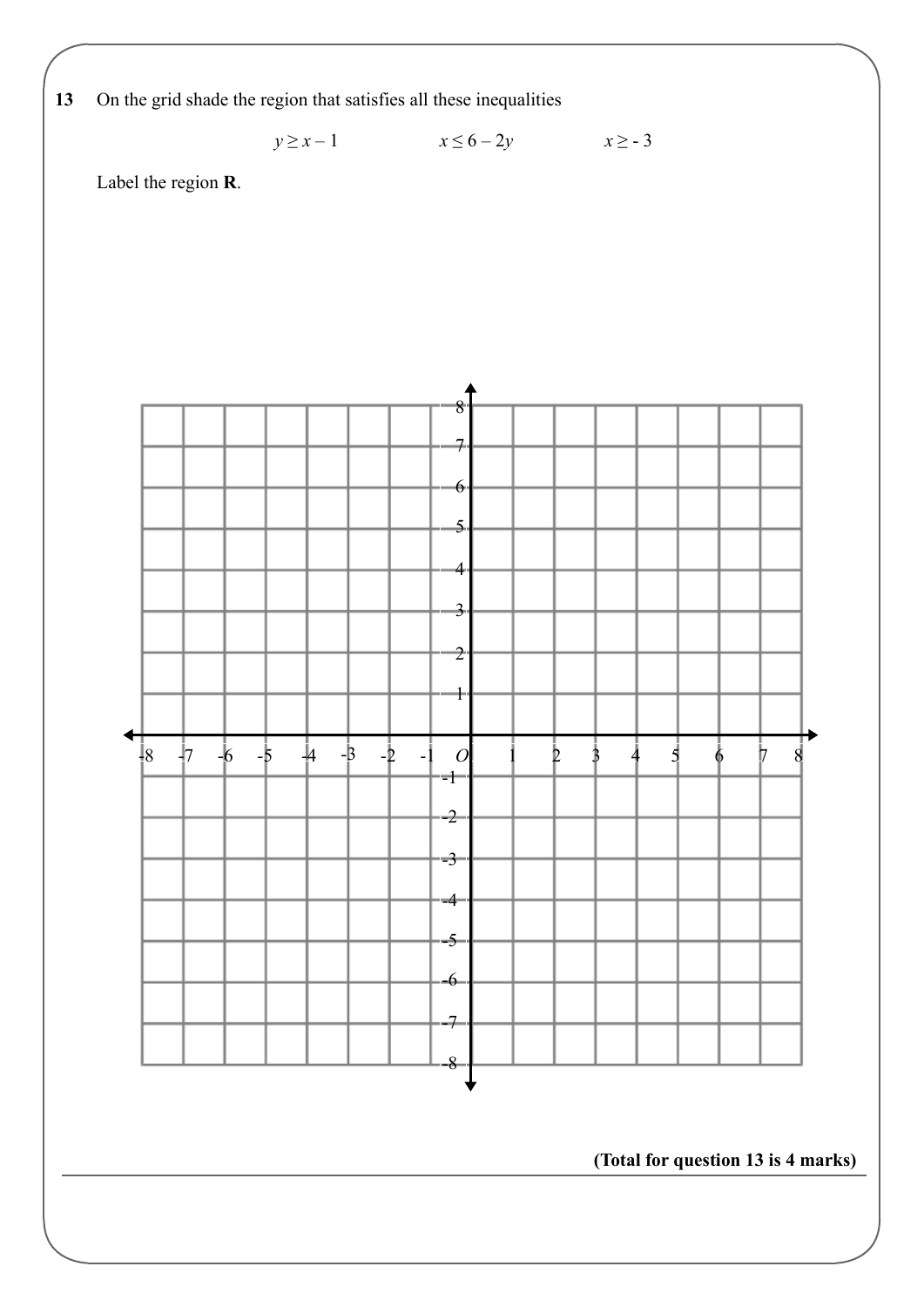**14** Prove algebraically that the recurring decimal  $0.527$  can be written as  $\frac{29}{55}$ **(Total for question 14 is 2 marks)** 55 ..<br>.. **15 (Total for question 15 is 3 marks) 15** Using  $x_{n+1} = \sqrt[3]{9} + 8x_n$ With  $x_0 = 3$ Find the values of  $x_1$ ,  $x_2$  and  $x_3$ . *x* 1 = …................................................................ *x* 2 = …................................................................ *x* 3 = …................................................................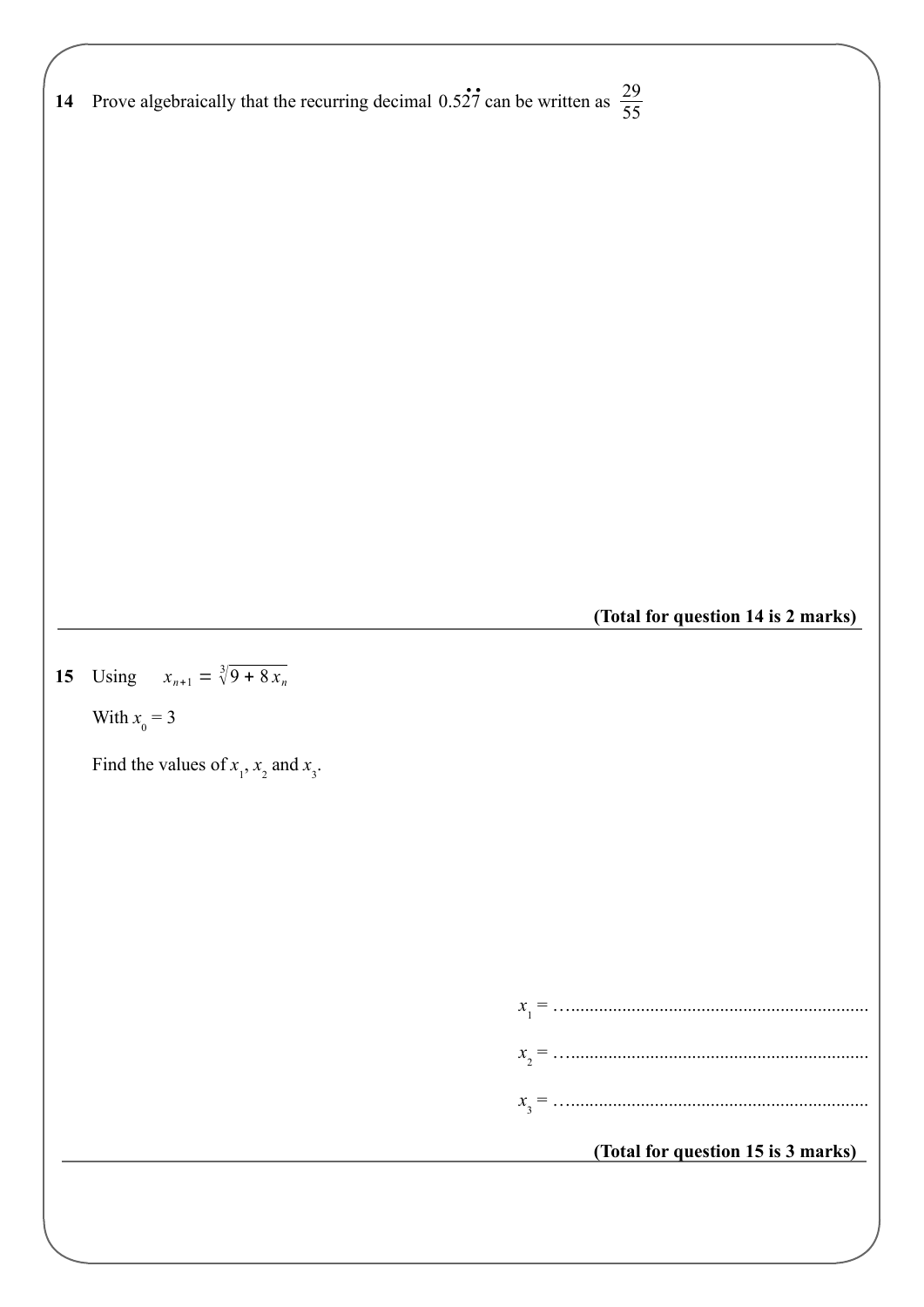#### **16**  The flight from London to Dubai takes 7 hours, to the nearest ten minutes. The distance from London to Dubai is 3400 miles to the nearest 100 miles.

John says the average speed is definitely less than 500 miles per hour.

Is John correct?

You must show your working.

**(Total for question 16 is 4 marks)**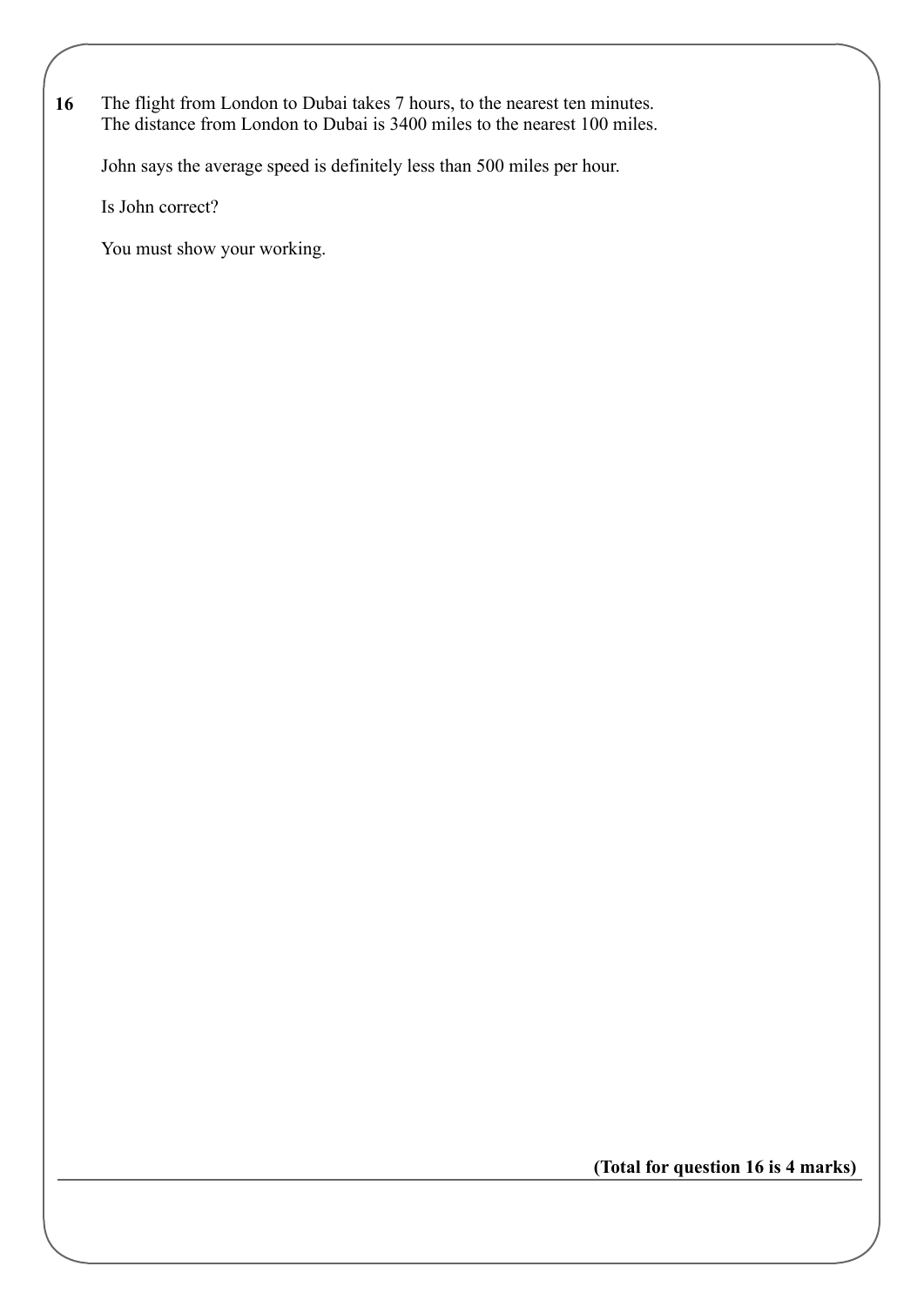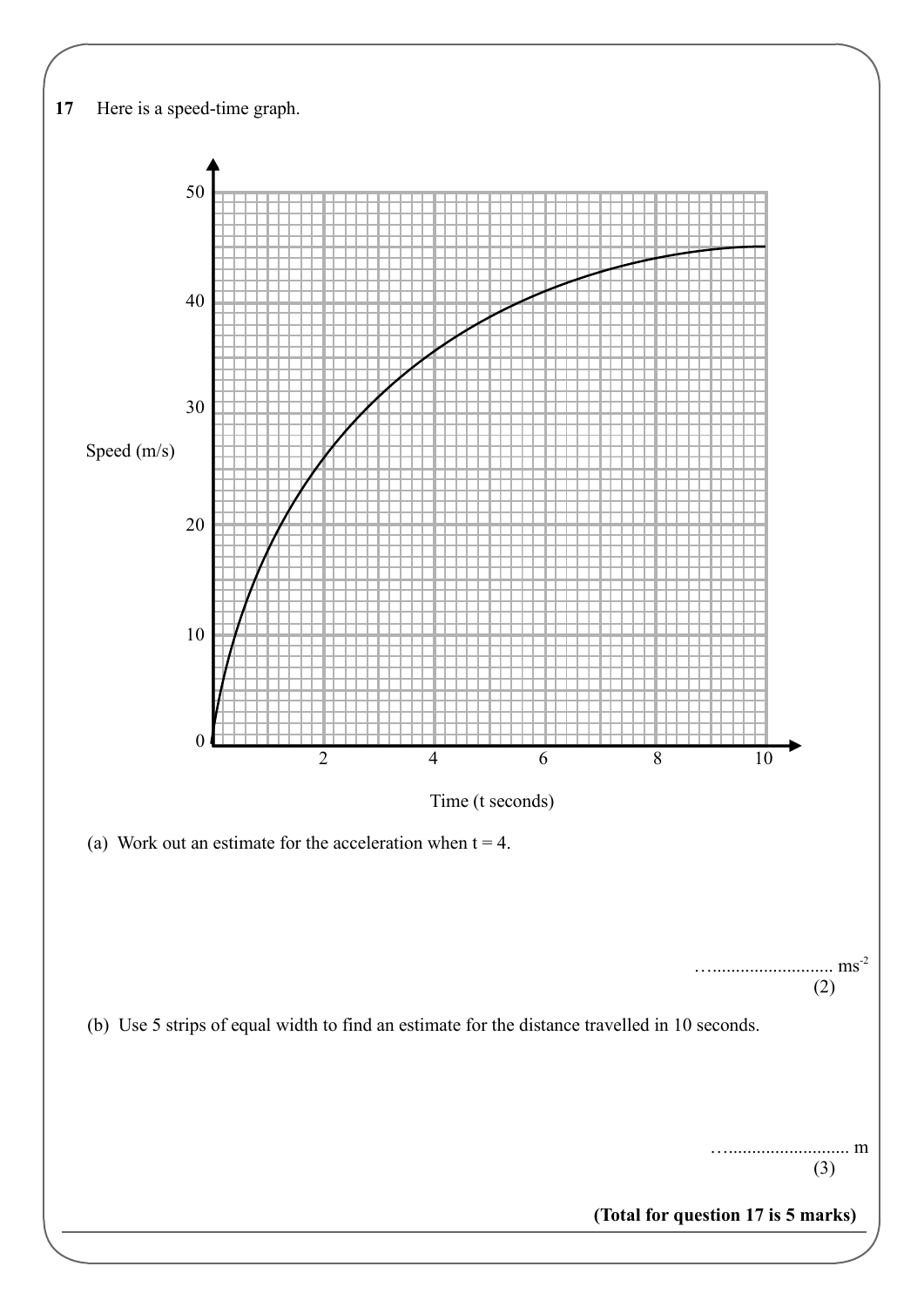

The diagram shows a cuboid *ABCDEFGH* 

ABCD is a square with area  $25 \text{cm}^2$ . The volume of the cuboid is  $190 \text{ cm}^3$ .

 Find the length of the diagonal AH. Give your answer to 3 significant figures

…..........................cm

**(Total for question 18 is 3 marks)**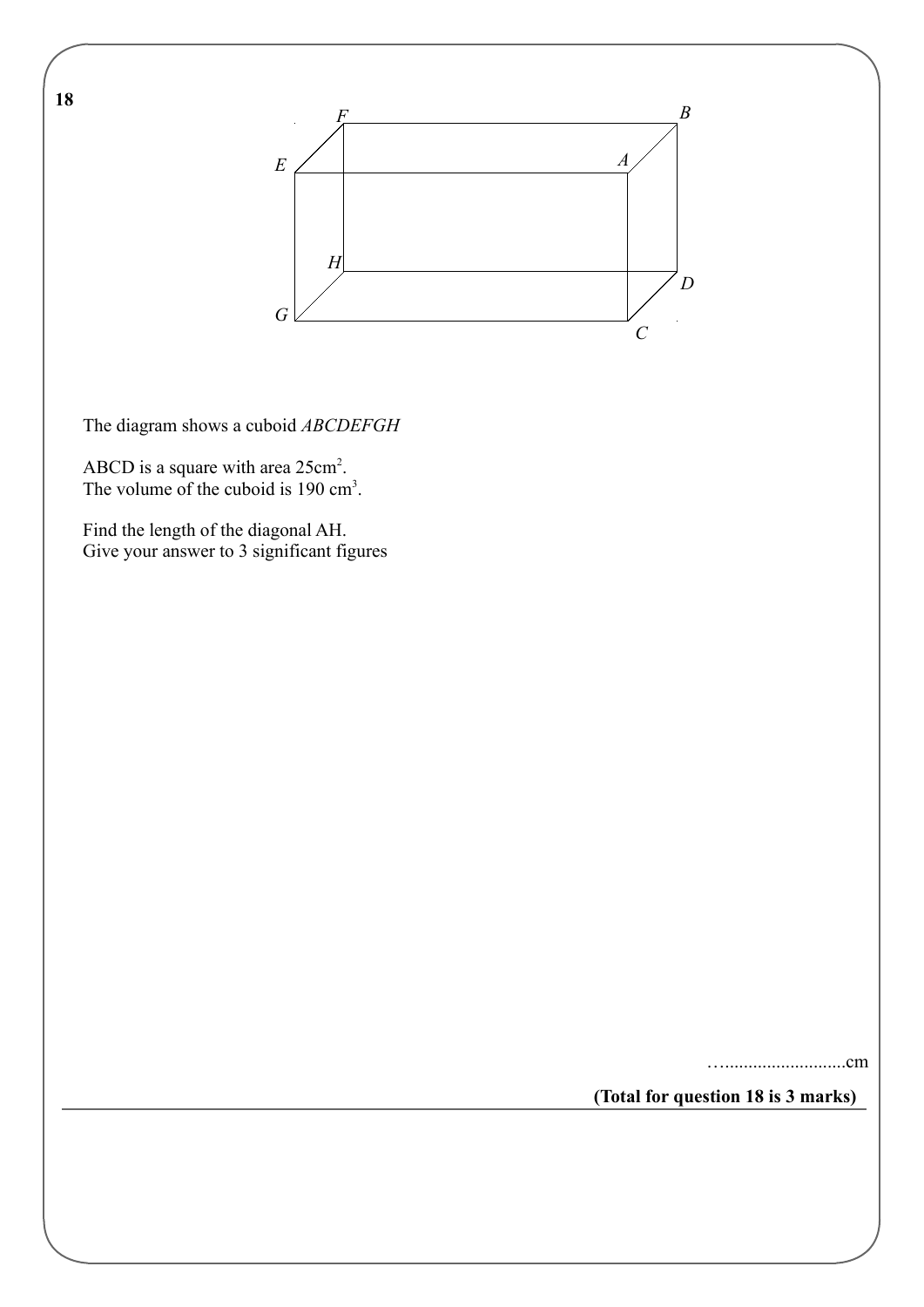

 The diagram shows a badge which is formed of a sector of a circle, centre O, and a triangle AOB.  $OA = 3$  cm.

Angle OAB =  $25^{\circ}$ 

Find the total area of the badge

…..........................cm<sup>2</sup>

**(Total for question 19 is 4 marks)**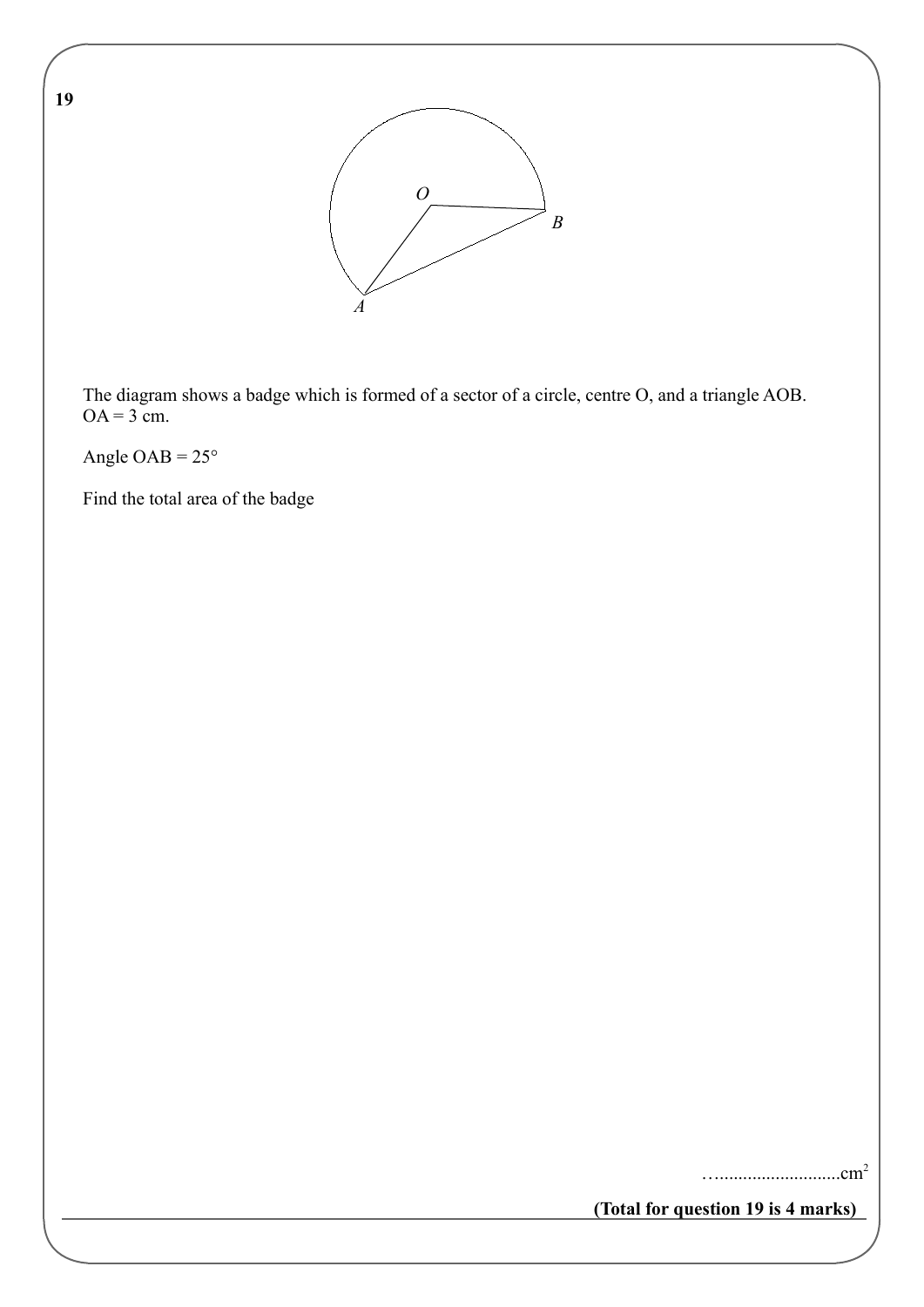



Complete the table with the letter of the graph that could represent each given equation.

| <b>Equation</b>  | Graph |
|------------------|-------|
| $y = 2 \sin x$   |       |
| $x^2 + y^2 = 10$ |       |
| $y = 2^x$        |       |
| $y = \tan x$     |       |

**(Total for question 20 is 3 marks)**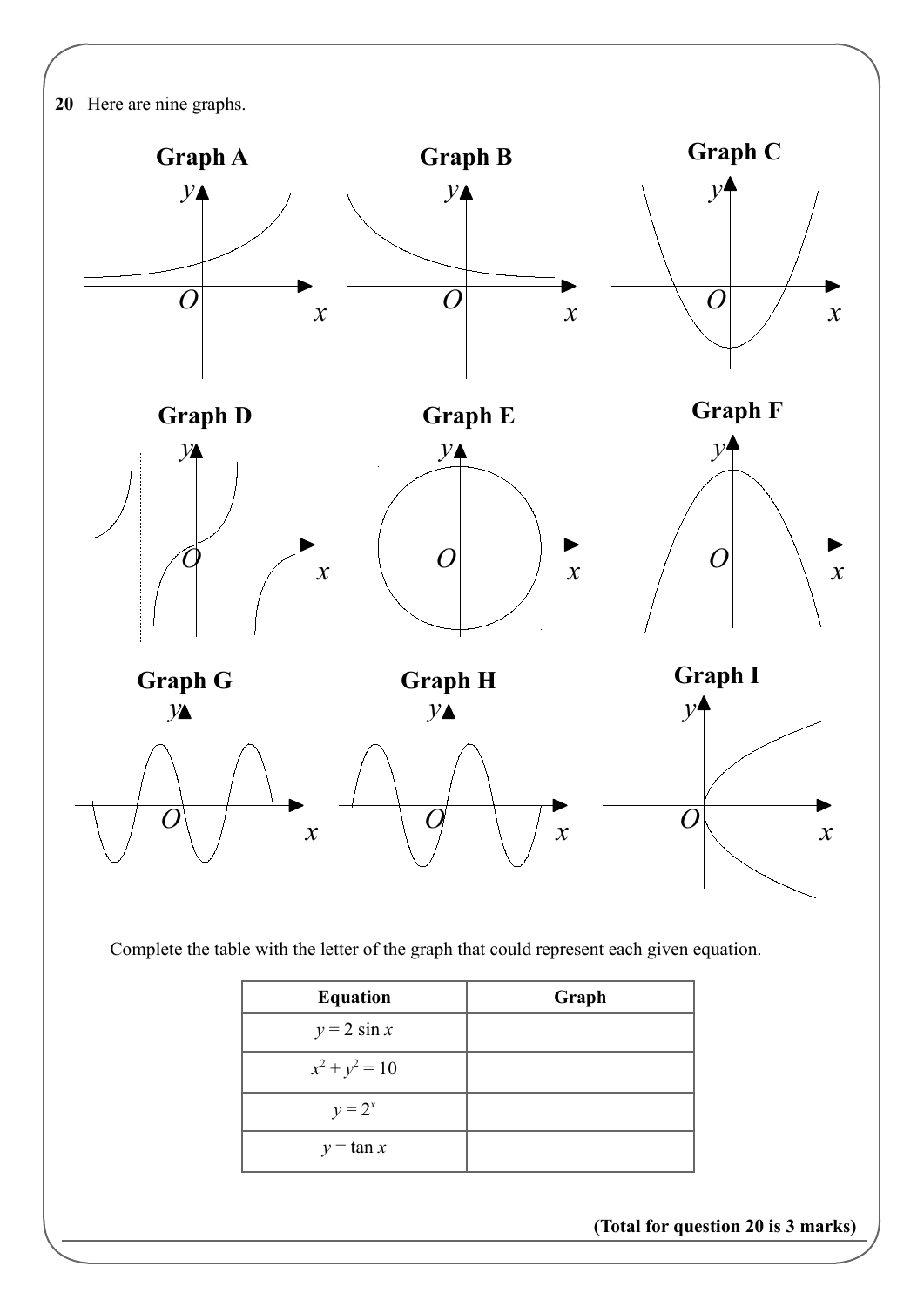**21** Here are the first 5 terms of a quadratic sequence.

4 8 15 25 38

Find an expression, in terms of *n*, for the *n*th term of this sequence.

**(Total for question 21 is 3 marks)**

…………………………………………………………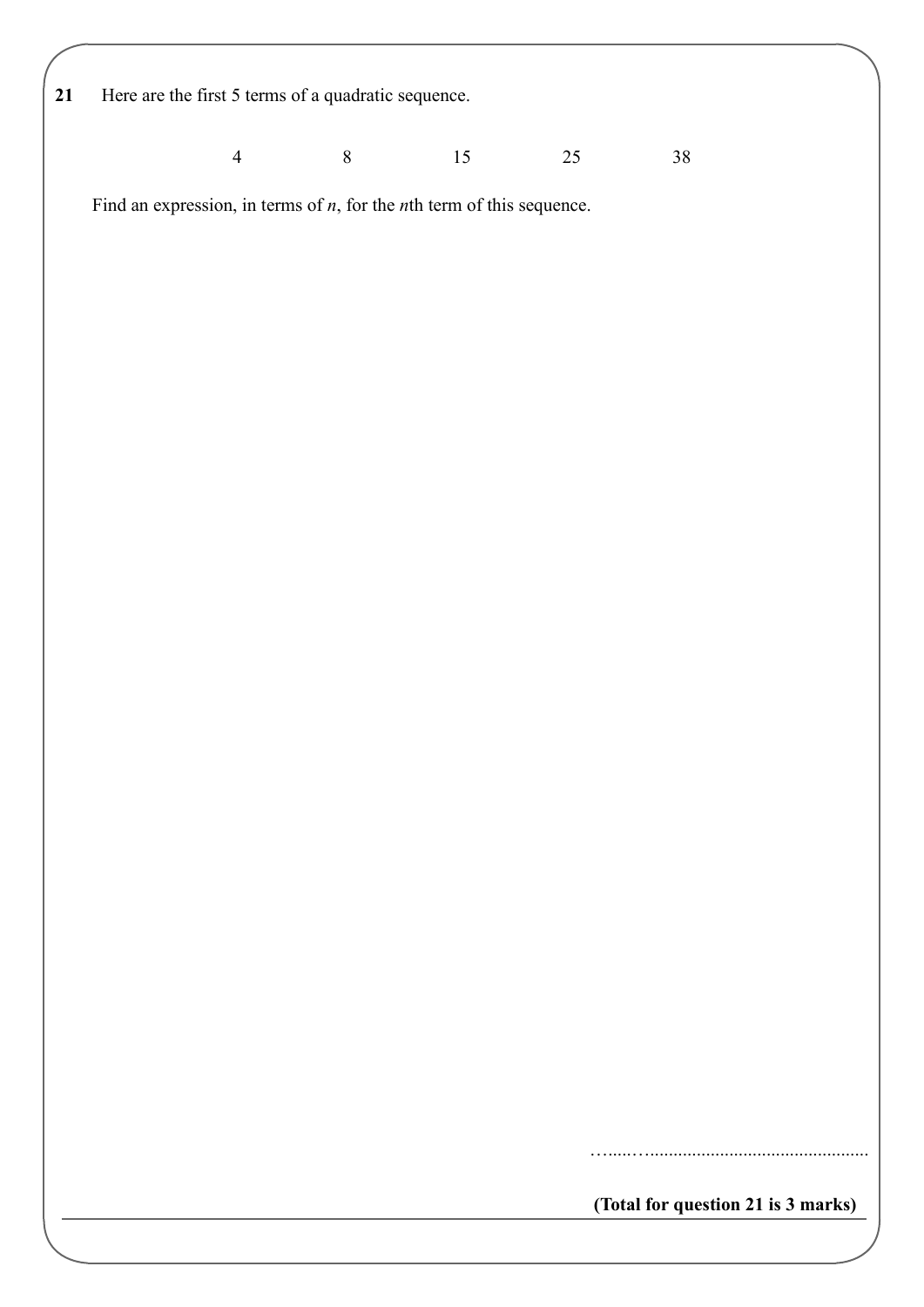**22** The table shows information about the speed, in mph, of 120 cars.

| Speed (mph)           | Frequency |
|-----------------------|-----------|
| $40 < s \leqslant 55$ | 6         |
| $55 < s \leqslant 60$ | 10        |
| $60 < s \leqslant 65$ | 46        |
| $65 < s \le 75$       | 48        |
| $75 < s \leqslant 90$ | 6         |

(a) On the grid, draw a histogram for the information in the table.



(3)

(b) Work out an estimate for the number of cars over 70mph.

(1)

…..........................

**(Total for question 22 is 4 marks)**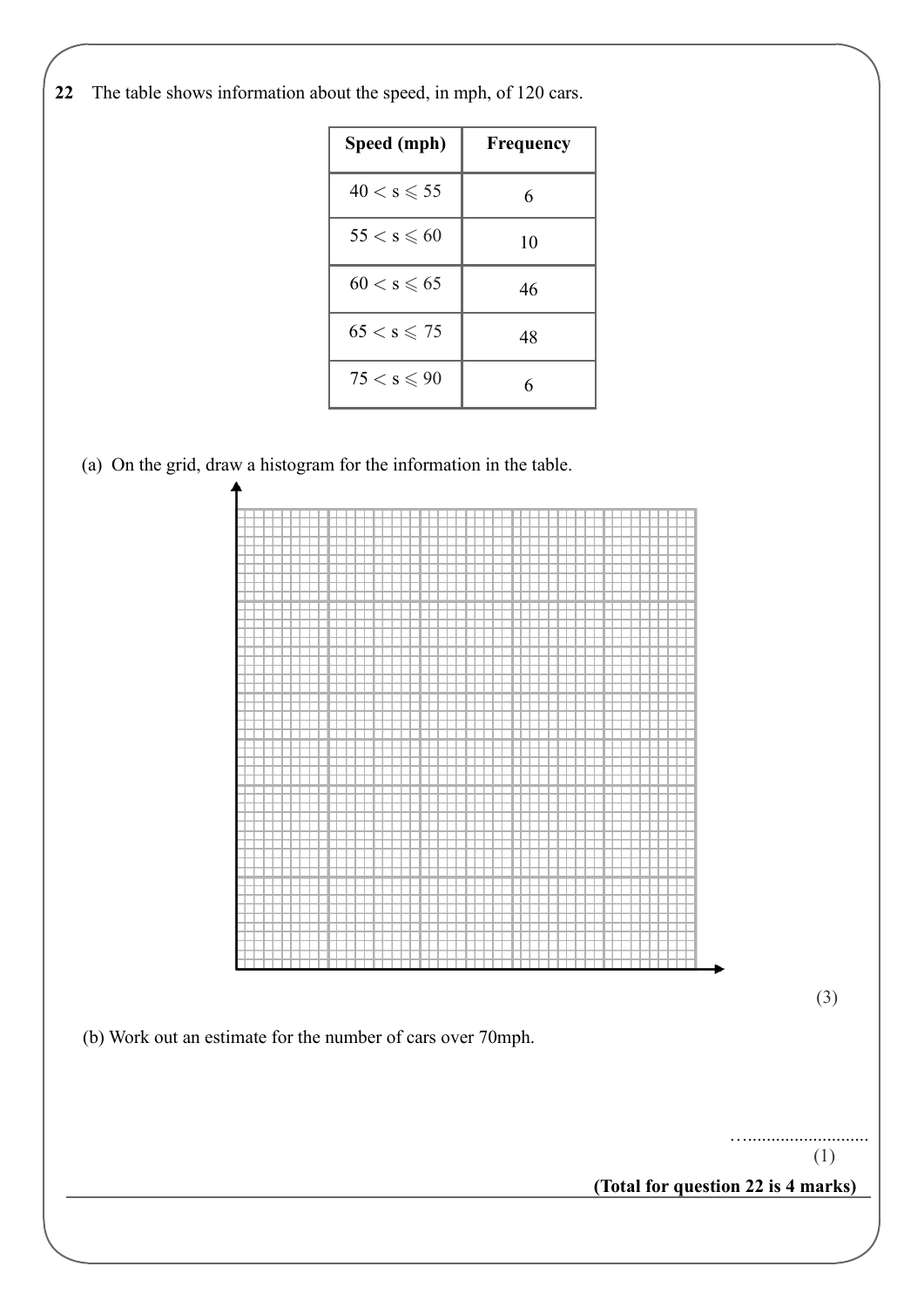

 A, B and C are points on the circumference of a circle with radius 4 cm. AB is a diameter CD is a tangent to the circle at C  $CD = 10 \text{ cm}$ .

 Find the size of angle CAB Give your answer to 3 significant figures.

**(Total for question 23 is 4 marks)**

………………………………<sup>o</sup>